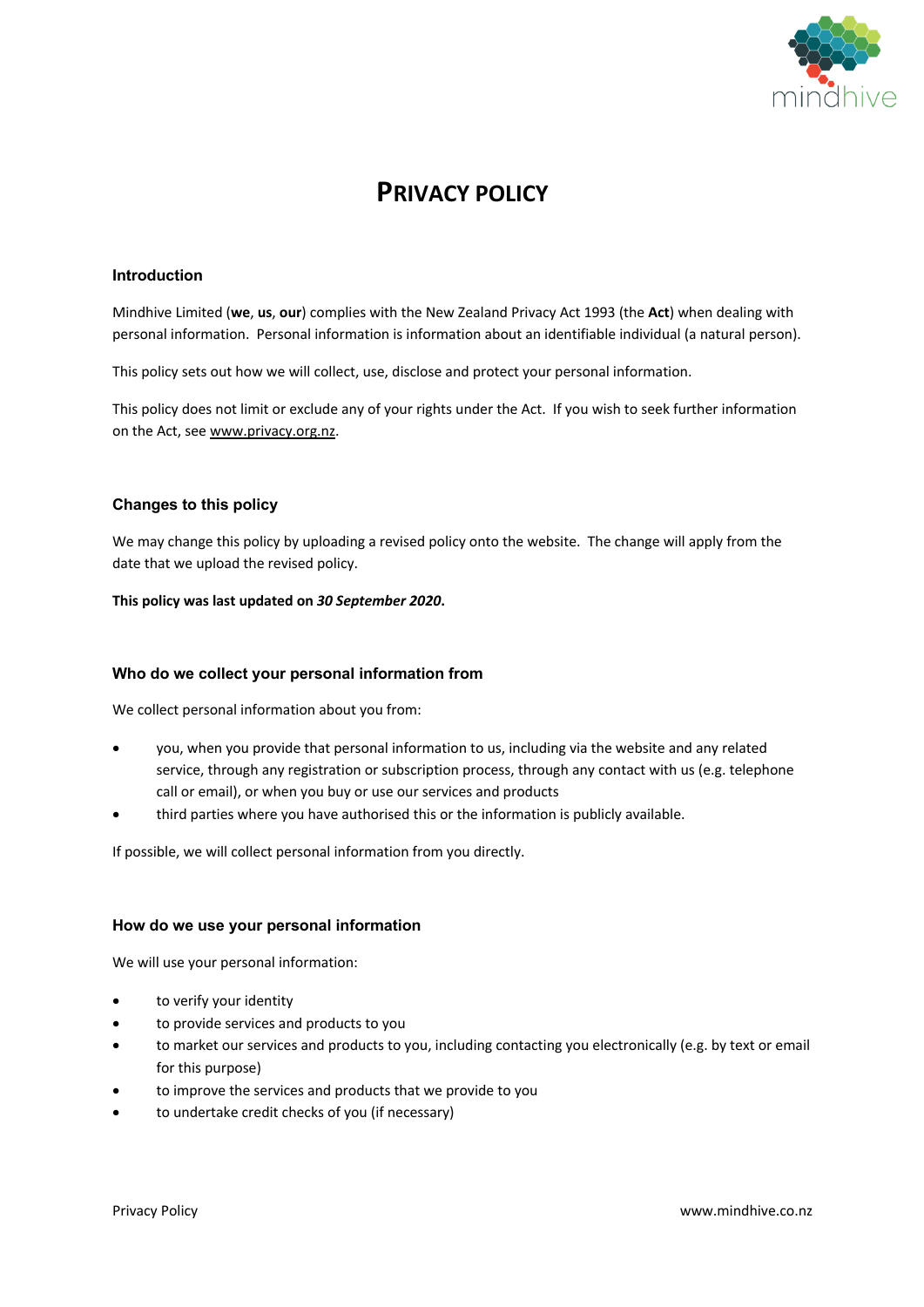

- to bill you and to collect money that you owe us, including authorising and processing credit card transactions
- to respond to communications from you, including a complaint
- to conduct research and statistical analysis (on an anonymised basis)
- to protect and/or enforce our legal rights and interests, including defending any claim
- for any other purpose authorised by you or the Act.

## **Disclosing your personal information**

We may disclose your personal information to:

- another company within our group
- any business that supports our services and products, including any person that hosts or maintains any underlying IT system or data centre that we use to provide the website or other services and products
- a credit reference agency for the purpose of credit checking you
- other third parties (for anonymised statistical information)
- a person who can require us to supply your personal information (e.g. a regulatory authority)
- any other person authorised by the Act or another law (e.g. a law enforcement agency)
- any other person authorised by you.

A business that supports our services and products may be located outside New Zealand. This may mean your personal information is held and processed outside New Zealand.

## **Protecting your personal information**

We will take reasonable steps to keep your personal information safe from loss, unauthorised activity, or other misuse.

## **Accessing and correcting your personal information**

Subject to certain grounds for refusal set out in the Act, you have the right to access your readily retrievable personal information that we hold and to request a correction to your personal information. Before you exercise this right, we will need evidence to confirm that you are the individual to whom the personal information relates.

In respect of a request for correction, if we think the correction is reasonable and we are reasonably able to change the personal information, we will make the correction. If we do not make the correction, we will take reasonable steps to note on the personal information that you requested the correction.

If you want to exercise either of the above rights, email us at info@mindhive.co.nz . Your email should provide evidence of who you are and set out the details of your request (e.g. the personal information, or the correction, that you are requesting).

We may charge you our reasonable costs of providing to you copies of your personal information or correcting that information.